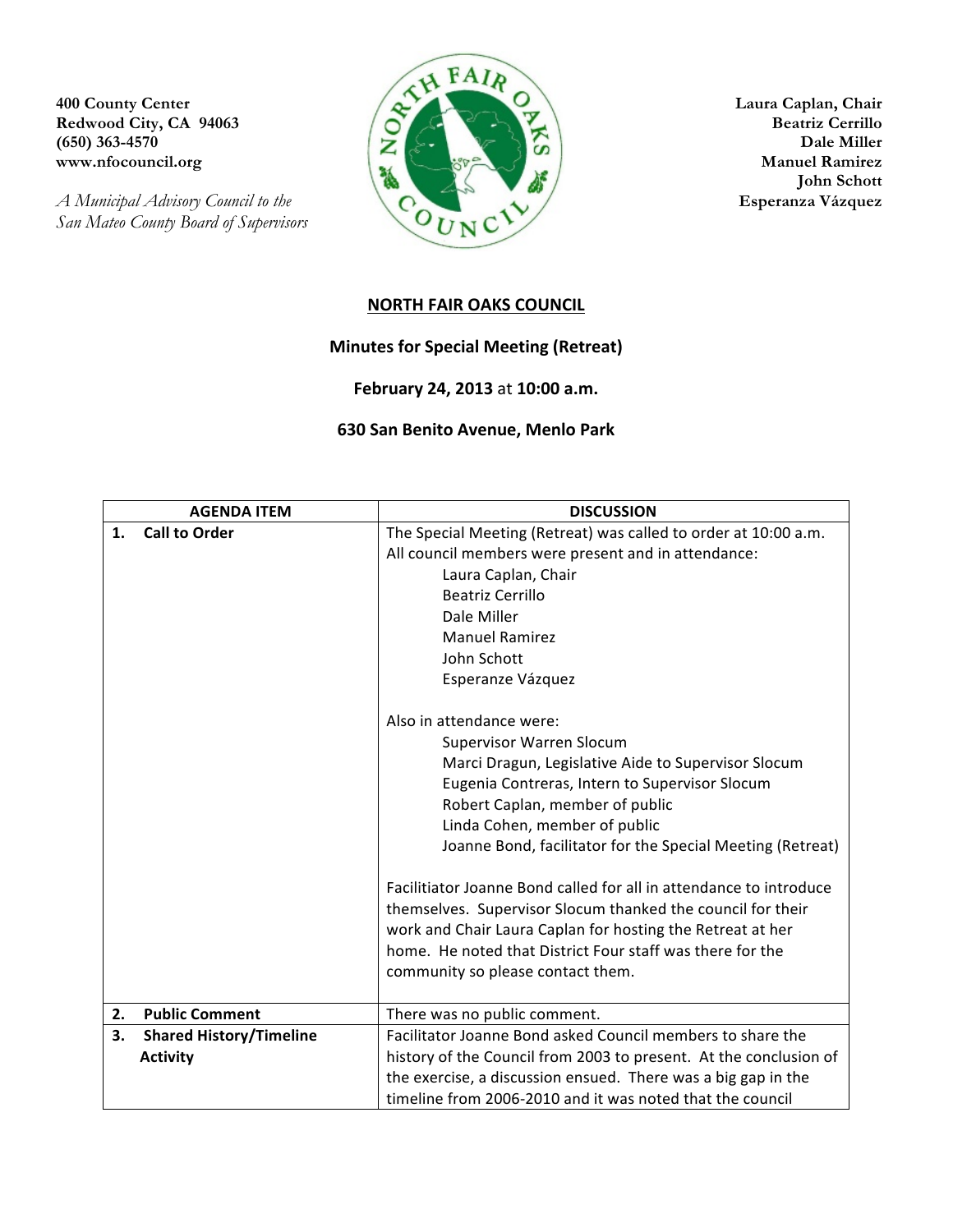|    |                                                                  | struggled during this time due to the County's economic<br>struggles and that the council was lacking membership which<br>hurt its momentum and enthusiasm.<br>In 2009, things began to turn around. One significant event was<br>the San Mateo Credit Union branch opening in NFO - the first<br>bank in the area in over 20 years. In 2010, the NFO Community<br>Plan was written. The Council also added additional members<br>during this time.<br>The Council would like to see more engagement by the<br>community - and attendance at their meetings.                                                                                                                                                                                                                                             |
|----|------------------------------------------------------------------|----------------------------------------------------------------------------------------------------------------------------------------------------------------------------------------------------------------------------------------------------------------------------------------------------------------------------------------------------------------------------------------------------------------------------------------------------------------------------------------------------------------------------------------------------------------------------------------------------------------------------------------------------------------------------------------------------------------------------------------------------------------------------------------------------------|
| 4. | <b>Mind Map Brainstorming</b><br><b>Activity</b>                 | Facilitator Joanne Bond had the Council identify one question<br>that would guide their discussion and lead them to set priorities<br>for 2013. They asked: "How does the NFO Council best engage<br>and serve North Fair Oaks and secondarily, how does the NFO<br>Council best execute the NFO Community Plan?<br>Identified from this question were the following issues-<br>Better internal communication within Council<br>Better external communication by Council with<br>٠<br>community<br>Long term activities, such as updating the NFO zoning,<br>illegal dumping, finish work on Middlefield Road,<br>parking, code enforcement, funding requests through<br>CSA8<br>Integration - how can the NFO Council lead the focus of<br>the NFO Community Plan?<br>Educate and involve the community |
| 5. | <b>Voting and Prioritization for</b><br><b>Mind Map Elements</b> | At the conclusion of the Mind Map activity, Council members<br>were asked to vote (each had 10 votes) on their priorities for<br>2013 that were identified in the Mind Map. The following issues<br>were identified as the top priorities by the Council:<br>Activities<br>North Fair Oaks Community Plan<br>٠<br>External Communications, integration and CSA8 funds                                                                                                                                                                                                                                                                                                                                                                                                                                    |